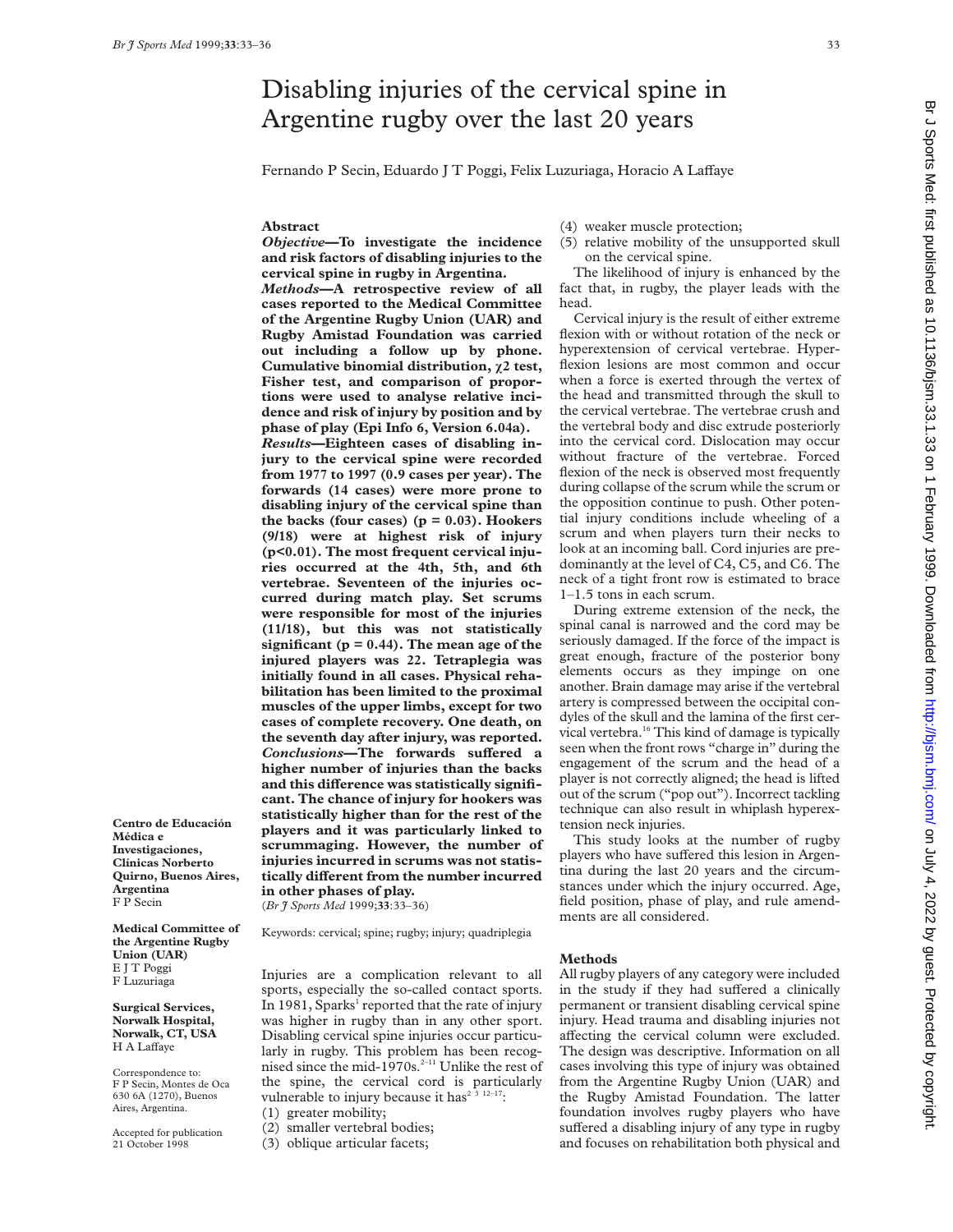*Table 1 List of cases of disabling injury to the cervical spine in Argentine rugby*

| No | Age<br>(vears) | Date of<br>injury | Level of<br>injury | Tracheostomy | Surgery | Delay   | Position | Mechanism        | Rehabilitation                      |
|----|----------------|-------------------|--------------------|--------------|---------|---------|----------|------------------|-------------------------------------|
| 1  | 16             | 25/05/77          | 5                  | Yes          | Yes     | 7 days  | Hooker   | Collapsed scrum  | Shoulders and biceps                |
| 2  | 25             | 8/10/78           | 6, 7               | No.          | Yes     | 6 hours | Prop     | Scrum engagement | Upper limbs                         |
| 3  | 17             | 11/03/86          | 6, 7               | No           | Yes     | 7 days  | Flanker  | Collapsed scrum  | Upper limbs                         |
| 4  | 19             | 7/07/86           | 6                  | --           | –       |         | Hooker   | Collapsed scrum  | Shoulders and biceps                |
| 5  | 15             | 26/09/87          | 5, 6               | No           | Yes     | 7 hours | Hooker   | Collapsed maul   | Upper limbs                         |
| 6  | 15             | 7/07/88           |                    | --           | –       |         | Hooker   | Scrum engagement | Death 7th day                       |
|    | 17             | 29/07/89          | 4, 5               | No           | Yes     |         | Hooker   | Collapsed scrum  | <b>Biceps</b>                       |
| 8  | 21             | 7/10/90           | 5, 6               | No           | Yes     | 6 hours | Fly half | Tackler          | Upper limbs and part of lower limbs |
| 9  | 18             | 17/07/93          | 2, 3               | Yes          | Yes     | 4 days  | Lock     | Scrum engagement | Left body                           |
| 10 | 23             | 29/08/93          | 6, 7               | No           | Yes     | 7 days  | No 8     | Collapsed maul   | Upper limbs                         |
| 11 | 19             | 13/03/94          | 4, 5               | No           | Yes     |         | Centre   | Tackler          | Upper limbs                         |
| 12 | 27             | 6/07/94           | 2, 3               | No           | No      |         | Centre   | Tackler          | Complete                            |
| 13 | 17             | 3/09/94           | 5, 6               | No           | Yes     | 2 hours | Hooker   | Collapsed scrum  | Upper limbs                         |
| 14 | 22             | 20/06/95          | 4, 5               | No           | Yes     | 10 days | Wing     | Tackled          | Complete                            |
| 15 | 24             | 12/08/95          | 5, 6               | No           | Yes     | 8 hours | Hooker   | Scrum engagement | Upper limbs                         |
| 16 | 17             | 23/06/96          | 5, 6               | No           | Yes     | 1 day   | Hooker   | Scrum engagement | Almost complete                     |
| 17 | 26             | 28/07/96          | 2, 3               | Yes          | Yes     | 4 days  | Lock     | Tackled          | Right hemibody                      |
| 18 | 20             | 19/10/97          | 5, 6               | No.          | Yes     | 7 days  | Hooker   | Scrum engagement | Left shoulder                       |

Delay indicates the delay between injury and surgery. Blank spaces correspond to unavailable data.

> psychological. A follow up on the phone was carried out. Cumulative binomial distribution,  $\chi^2$  and Fisher tests, and comparison of proportions were used to analyse risk of injury by position and by phase of play (Epi Info 6, Version 6.04a). Table 1 gives the files describing each case and affiliated data. As far as we know, there were no cases or deaths that were not reported to the medical committee.

#### **Results**

Eighteen cases of disabling injury to the cervical spine have been recorded since 1977. The ages of the injured players ranged from 15 to 27, the mean being 22 (table 1). Fractures or dislocations between the 4th and 6th cervical vertebrae were most common. All cases were treated surgically. Three of the patients needed tracheostomy. The delay before surgery after the accident ranged from two hours to 30 days.

Statistical analysis showed that the forwards (14 cases) had a higher risk of injury than the backs (four cases). The proportion of forwards who received an injury to the cervical spine was 14/18—that is, 0.778. The proportion expected from the number of players actually playing in a game is 8/15—that is, 0.533. The cumulative binomial distribution was 0.97, which gives a p value of 0.03 for a one tailed test.

The playing position in which injury most frequently occurred was hooker (nine), then inside centre (two), third row (two), second row (two), prop (one), wing (one), and fly half (one). Hookers had a statistically higher risk of injury than the rest of the players  $(\chi^2)$  test with Yates correction: p<0.01) As the  $\chi^2$  test was considered not valid because the expected value for Hookers was less than 5, the Fisher test proved that hookers experienced a statistically significantly increased chance of a disabling cervical spinal injury (p<0.0004).

Scrummaging was responsible for 11/18 cases of injury; six occurred during scrum engagement and five were the result of scrum collapse. The second most frequent cause of injury was the tackle (five). In three cases, the tackler was affected and in two the tackled player. The next most frequent cause of injury was collapse of the maul (two). Comparison of

proportions between disabling cervical spine injury caused by scrums and other formations did not show any statistically significant difference ( $p = 0.44$ ).

Almost all injuries (17/18) occurred during match play, as opposed to training sessions. Quadriplegia was the main clinical manifestation in all cases. Except for two cases of complete neurological recovery, all players experienced different degrees of neurological sequelae (table 1). Only one death, from pulmonary infection in the intensive care unit on the seventh day after injury, was registered.

#### **Discussion**

The most distinctive characteristic of rugby in the last 25 years has been the high annual incidence of spinal cord injuries reported in many rugby playing countries such as New Zealand,<sup>15 17</sup> England,<sup>3 10</sup> Australia,<sup>18</sup> Ireland,<sup>19</sup> and France (unpublished data). Even countries that have started to participate in international rugby fairly recently, such as Canada and the United States, have reported the same increased incidence.<sup>2</sup>

Silver $10$  observed that the average number of cervical spinal cord injuries in England each year was 2.2 between 1956 and 1982. This rose to 3.6 per annum between 1982 and 1987. The annual mean number of disabling injuries of the cervical spine in Argentina from 1977 to 1997 was 0.9—that is, less than one case a year. However, 14/18 cases occurred during the last 10 years, with an annual average of 1.4 cases since 1987. These figures are not comparable from a statistical viewpoint. Whereas the Rugby Football Union includes about 400 000 players, the Argentine Rugby Union has only 48 000. Furthermore, 25 000 players are aged under 19 in Argentina, and juveniles play an average of 15 games per year compared with 20 matches played by adults in Argentina. In other countries, such as those of the British Isles, an adult player is estimated to take part in 30 matches per annum.

As could be expected from the nature of the game, the number of injuries to forwards (77%) was significantly higher than the number of injuries to backs  $(23\%)$  (p = 0.03). There are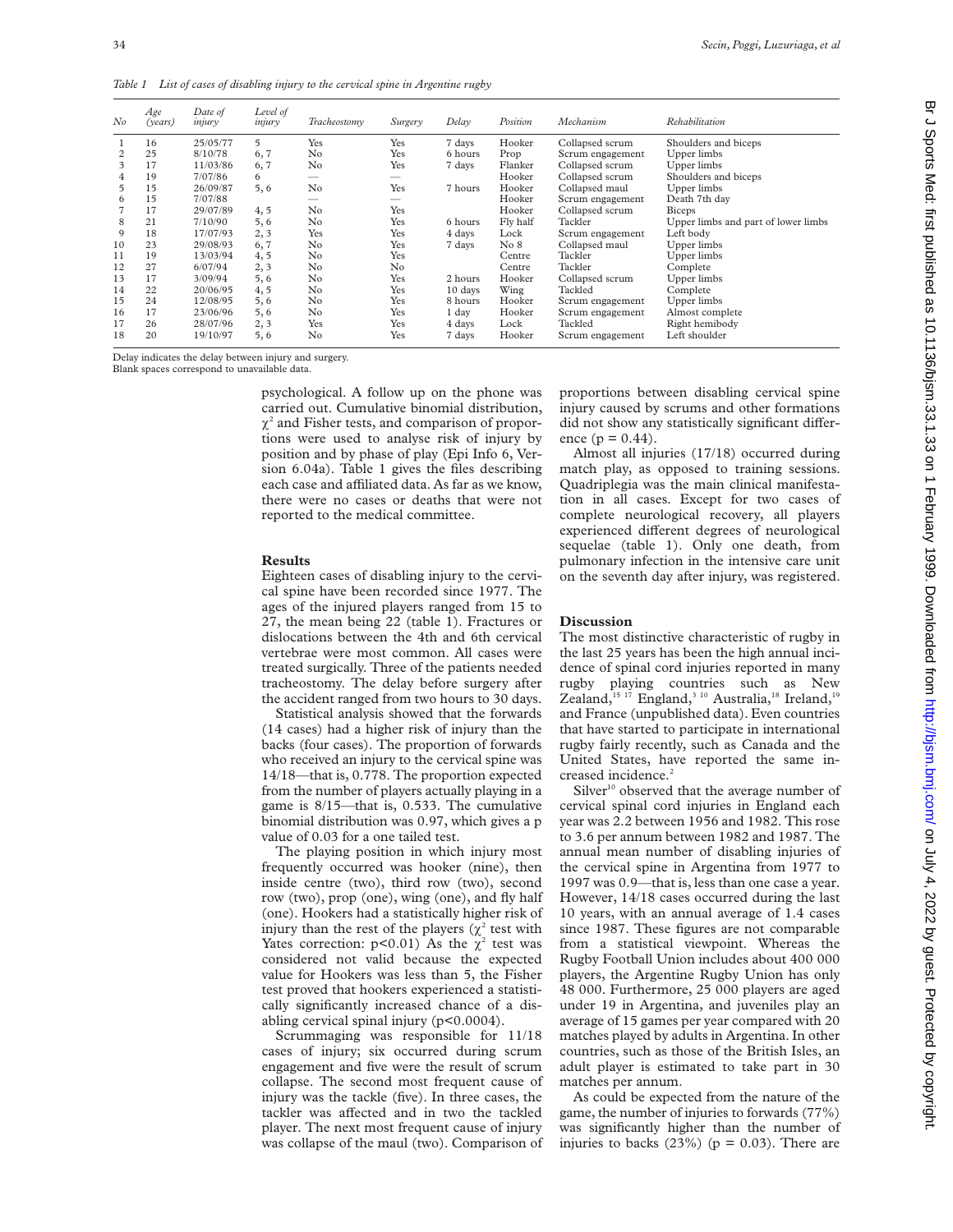*Table 2 Main rule modifications concerning the scrum*

| Year | Rule                                                                                                                                                                     |  |  |  |  |  |  |
|------|--------------------------------------------------------------------------------------------------------------------------------------------------------------------------|--|--|--|--|--|--|
| 1978 | The shoulders must be above the level of the hip. It is not allowed to hook the ball<br>with the head.                                                                   |  |  |  |  |  |  |
| 1980 | Right prop must grab the opposite prop above the shoulder. This does not apply for<br>the left prop.                                                                     |  |  |  |  |  |  |
| 1982 | Intentional collapse of the scrum is penalised.                                                                                                                          |  |  |  |  |  |  |
| 1983 | The forwards, particularly the right prop, must push in a straight line during the shove.                                                                                |  |  |  |  |  |  |
| 1985 | The scrum cannot drive more than 1 m. Wheeling is limited to $45^{\circ}$ in young divisions<br>and to 90° in seniors.                                                   |  |  |  |  |  |  |
| 1988 | Sequential alignment is enforced (front row first, then second row and finally third<br>row). This technique increased the number of collapses and the rule was changed. |  |  |  |  |  |  |
| .    |                                                                                                                                                                          |  |  |  |  |  |  |

1989 The crouch-pause-engage sequence is introduced. Scrum half should be ready to put the ball in before the engagement to reduce the time of the formation.

1991 Should a team be unable to provide competent players for the front row, the referee will not permit the game to proceed.

1994 Teams should have a complete front row on the bench. If any player of the front row is sent off, another first rower should replace any other player to cover the position.

> comparable data for  $E$ ngland<sup>3 10</sup> and South Africa.<sup>2</sup> Silver<sup>3</sup> reported a 65% incidence for the forwards and 35% for the backs in 57 Rugby Union players who sustained cervical spinal injuries between 1952 and 1982. The same author saw the figures change to 77 and 23% of 18 injuries between 1982 and 1987. Kew *et al*<sup>2</sup> retrospectively studied 117 catastrophic neck injuries in rugby players between 1963 and 1989, and reported a 57% corrected incidence for the forwards and 43% for the backs.

> Hooker was the most affected position on the field. This finding agrees with reports from South Africa, New Zealand, and the United States, but, in Wales, the injury rate for props was twice as high as that for hookers. It has been reported that mismatches of skill and strength between opponents increase lesion possibilities.<sup>2 3 9 10 14 15</sup>

> The most obvious risk factor for cervical spinal cord injuries was match play: 17 injuries took place during match play. Similar percentages were reported for rugby in South Africa and Australia.<sup>2 3 21</sup> This finding is particularly meaningful as considerably more time is spent in practice than in matches. Only one player (no 12 in table 1) was injured during a training session and developed spinal shock for 60 minutes.

It was originally believed that schoolboy rugby players were at greatest risk of spinal cord injury. The literature is full of controversy on this subject.<sup>2 16 20 22 23</sup> In this study,  $8/18$ cases involved players aged between 15 and 17. Furthermore, six of the nine injured hookers were between 15 and 17.

There were no injuries to players younger than 14. This finding may be explained by the fact that under-14 teams play the so-called "simulated scrum". In Argentina, static formations (lineouts and scrums) become more relevant in higher competition categories where the level of performance rises and the competitive nature of the game reaches higher levels.

It is arguable whether injuries to young players can be explained by the current more aggressive approach to the game, with a "win at all costs" attitude. Therefore skill does not seem to prevent injuries. This is further backed up by the fact that these injuries take place almost exclusively during match play.

The phase of play in which the lesion occurred varied according to player position. Backs suffered most of their injuries during tackles whereas props and hookers were more prone to injury while scrummaging. Ruck and maul injuries appeared to be more common in forwards. The scrum was responsible for more than half of cervical injuries in Argentina (11/18); the majority occurred during the engagement (6/11), and downward collapse of the formation accounted for 5/11 cases. No cervical cord injuries resulted from pop up of the scrum.

The front row is usually more prone to collapse of the scrum when $14$ :

- (1) the two front rows charge in during the engagement;
- (2) the two front rows stand too close to each other;
- (3) the second row and third row forwards apply the push before the front row is properly formed;
- (4) the second shove is not made straight forward;
- (5) the crotch binding technique is exercised (second row binds on to the prop's jersey by reaching between his legs) adding to the downward force at engagement;
- (6) the formation of the scrum takes a long time;
- (7) there is incorrect body alignment—that is, shoulders are below the level of the hip;
- (8) there is downward push in the second shove;
- (9) the playing surface is wet or soft.

Tight forwards often have premature cervical osteoarthrosis and are thus at greater risk of hyperextension injuries to the cervical spinal  $\text{cord.}^{24\ 25}$ 

The second most common mechanism of injury in the study was the tackle (5/18). It has been noted that the percentage of disabling cervical injuries sustained through tackling has increased recently in South Africa<sup>14 15 20</sup> and New Zealand.<sup>2</sup> Injuries to the tackler are often the result of incorrect tackling technique, particularly in the dive tackle. Injuries to the tackled player are caused by a high tackle around the neck, a late or early tackle, and a stiff arm tackle. $20$ 

We recorded five cases of injury that were due to the tackle, four of which occurred when the ensuing pile up collapsed on the neck of either the tackling player or the player being tackled. The other case of injury caused by the tackle occurred when the neck of the tackled player hyperextended after the chin had hit the ground.

Examination of the time of the season at which the injuries occurred disclosed that  $6/18$ occurred in July (before the mid-season interval). In contrast, other reports state that most cervical injuries occur at the start of the season or after the mid-season break.<sup>2 16</sup> It is hard to find a clear explanation for our finding, which was not statistically significant.

There have been nine amendments to the rules of rugby with respect to the scrum since 1978 (table 2). Half of the injuries in this study took place between 1992 and 1997. Unlike in New Zealand, Australia, and England, these changes to the laws of rugby do not appear to have reduced the number of critical injuries of the cervical spine in Argentina.